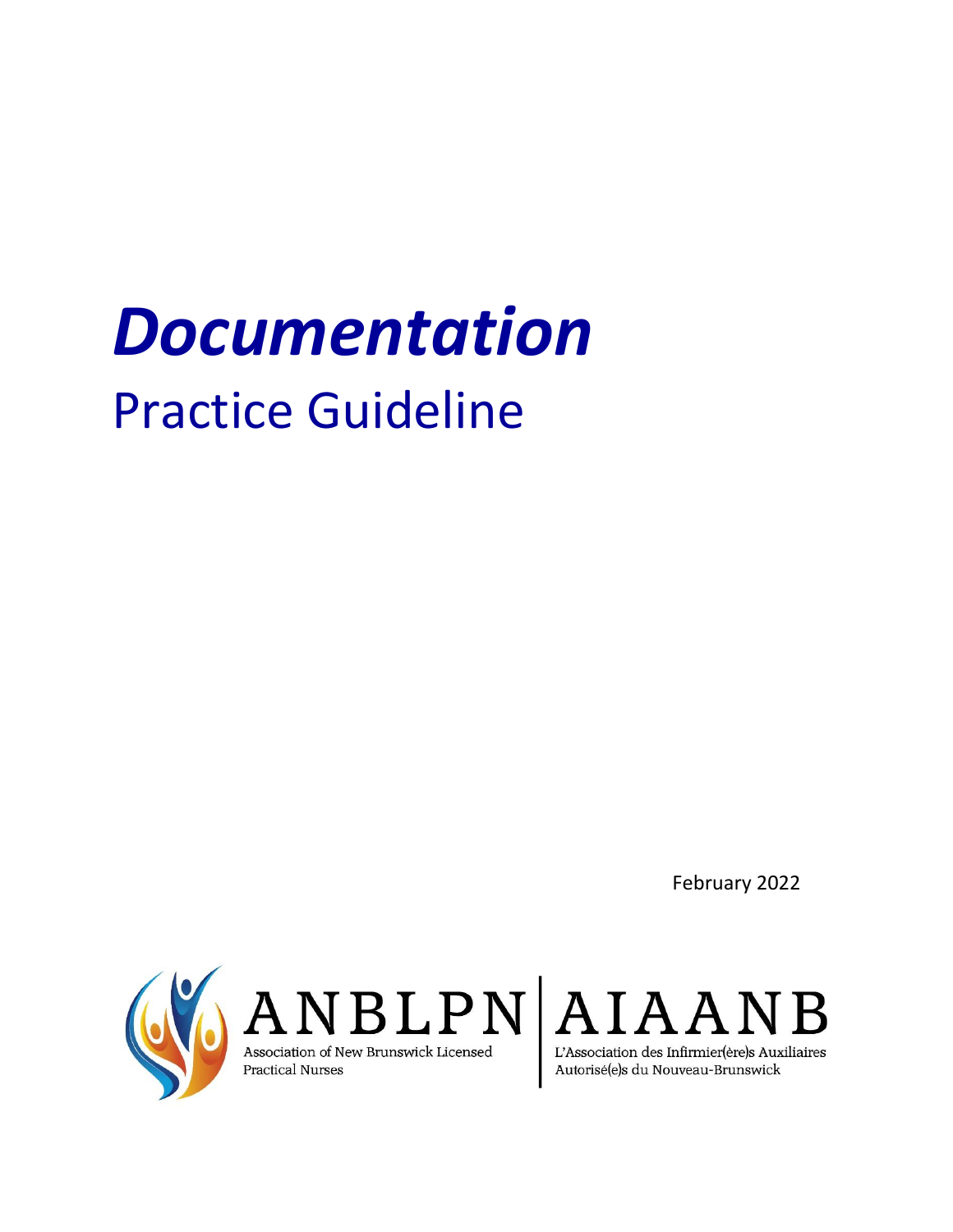## **Mission**

The Association of New Brunswick Licensed Practical Nurses (ANBLPN) is the regulatory authority for Licensed Practical Nurses (LPN) in New Brunswick. ANBLPNs mandate is protection of the public by promoting the provision of safe, competent, ethical, and compassionate care. ANBLPN sets, monitors, and enforces practical nurse education, registration, and professional conduct. ANBLPN creates Standards of Practice, establishes a Code of Ethics, and develops and implements a Continuing Competence Program. Additionally, ANBLPN publishes documents to support the practice of LPNs in New Brunswick.

Copywrite - The Association of New Brunswick Licensed Practical Nurses 2022 - All rights reserved. No part of this publication may be reproduced or transmitted in any form or by any means, electronic or mechanical, including photocopying, recording or by any information storage and retrieval without prior written permission from publisher.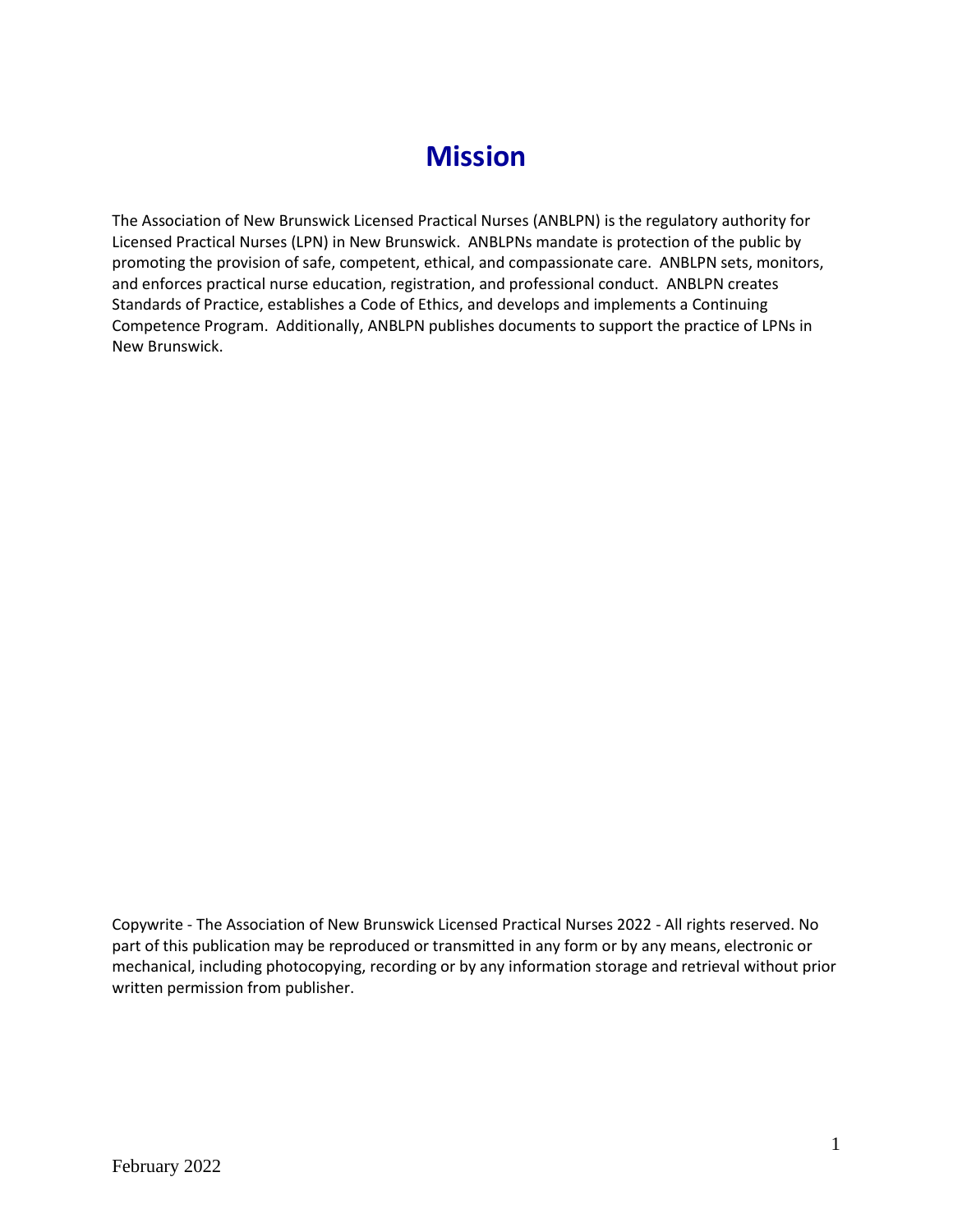### **CONTENTS**

<span id="page-2-0"></span>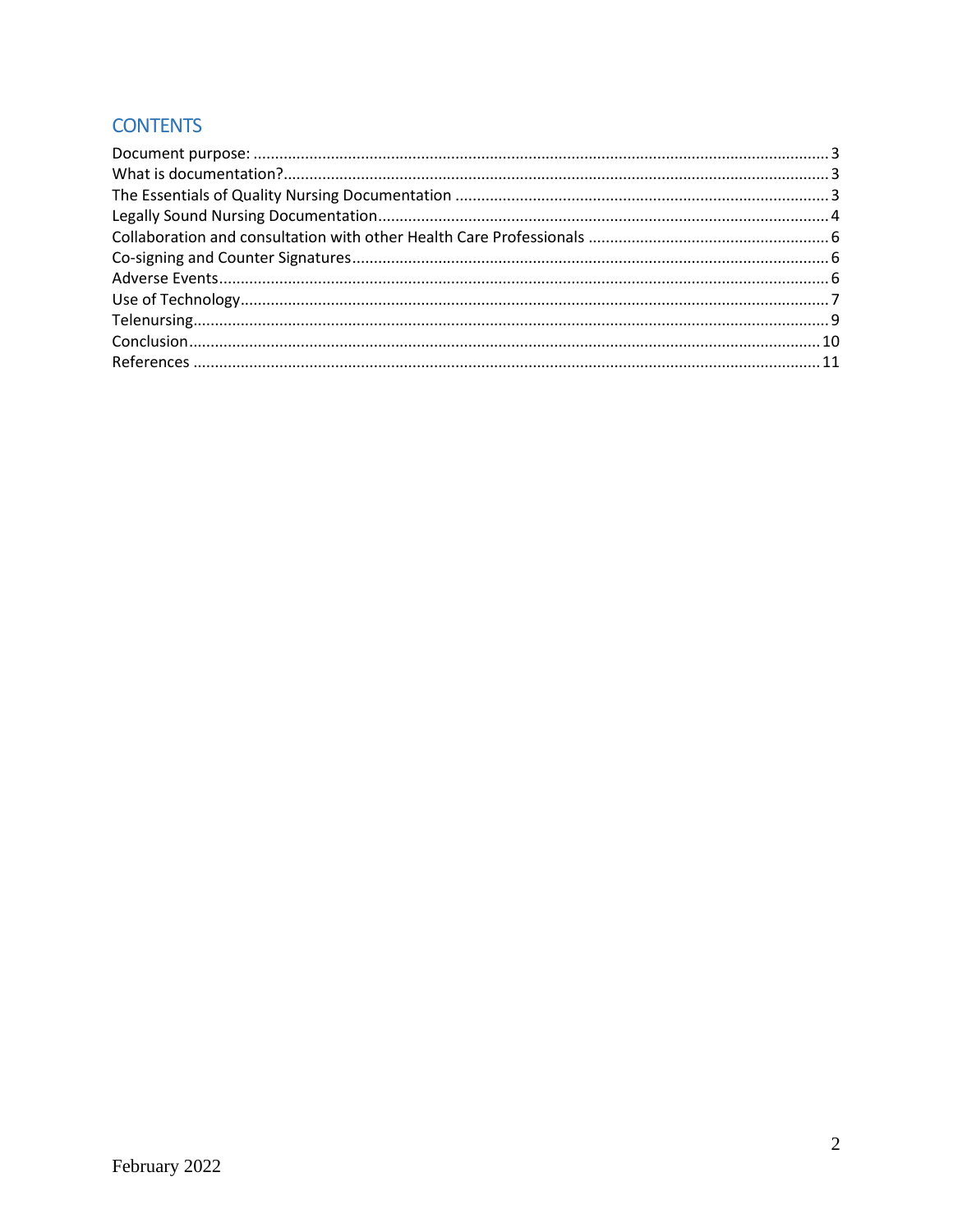#### DOCUMENT PURPOSE:

This document was developed to help Licensed Practical Nurses (LPN) understand their responsibilities, legal obligations, and expected standards of practices to make safe and ethical nursing decisions across all practice environments.

#### <span id="page-3-0"></span>WHAT IS DOCUMENTATION?

Documentation is a required nursing action that produces a written and/or electronic account of pertinent client data, nursing decisions and interventions, and client responses in a client's health record (Perry, Potter, Stockert & Hall 2017). It is an integral part of safe, competent, compassionate, and ethical nursing practice and is not optional. Documentation is equally as valuable as direct client care and is an essential component of nursing practice.

All LPNs are expected to meet their [Standards of Practice](https://www.anblpn.ca/wp-content/uploads/2021/04/CCPNR-2020-Standard_ENG.pdf) in relation to documentation to ensure their actions meet those of a prudent and reasonable health care professional. According to the Canadian Nurses Protective Society (CNPS, 2020) documenting in the client's chart assures that health care professionals:

- Record relevant client information to ensure the client receives the best and most personalized care;
- Communicate in writing to other healthcare providers, to promote the continuity of care; and
- Show accountability for providing safe, competent, compassionate, and ethical care.

#### **All LPNs have a legal obligation to meet their documentation**

**standards**. It is important to understand that your documentation in client health records can be used during legal proceedings and LPNs must document with this knowledge in mind.

#### <span id="page-3-1"></span>THE ESSENTIALS OF QUALITY NURSING DOCUMENTATION

According to Potter and Perry (2019), high-quality documentation contains several essential characteristics such as:

- Following facility policies and legal requirements for documentation and correction of errors;
- Documenting as promptly and prudently as possible at the time of the event (never before);
- Correcting all errors promptly and never leaving blank spaces;
- Documenting only your actions unless in rare urgent situations (i.e., Code Blue);
- Avoiding critical comments or generalized phrases (such as "had a good day" or "status unchanged"); and
- Documenting the date and time for all entries, avoiding any pre-charting, and signing each separate entry with your full name and designation.

*Standard 1, Indicator 1.9:*

*LPNs document and report according to established legislation, regulations, laws, and employer policies.*

*Documentation is not just 'paperwork'; documentation IS client care.*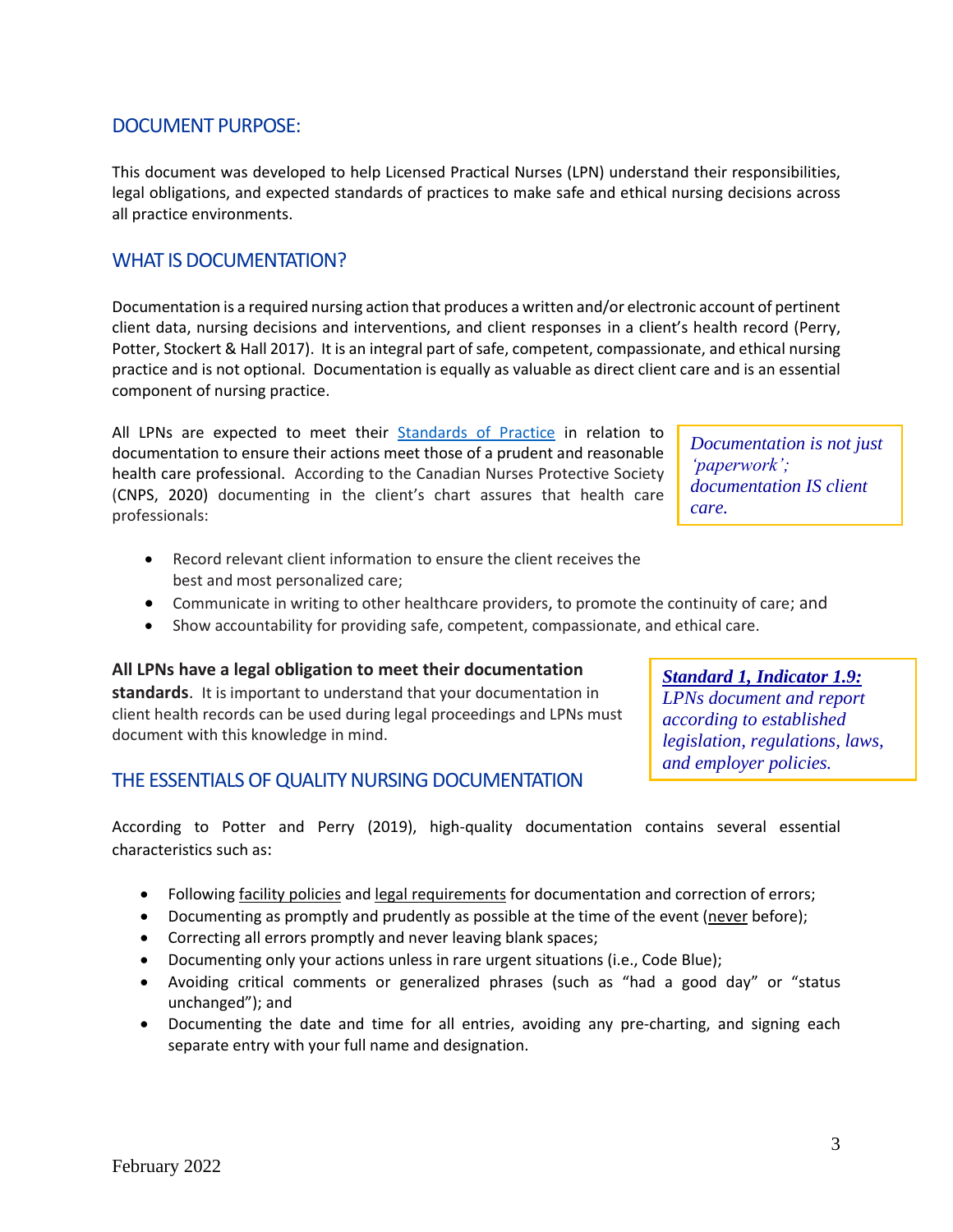The following table outlines some essentials of quality nursing documentation and applies to all types of documentation across all practice settings (NSCN, 2022).

<span id="page-4-0"></span>

|                                            |                                                                                                       | <b>Example</b>                                                                                                                                                                                                                                                                                                                                                                                                                                                                                                                                                                                                                                                                                                                                                       |
|--------------------------------------------|-------------------------------------------------------------------------------------------------------|----------------------------------------------------------------------------------------------------------------------------------------------------------------------------------------------------------------------------------------------------------------------------------------------------------------------------------------------------------------------------------------------------------------------------------------------------------------------------------------------------------------------------------------------------------------------------------------------------------------------------------------------------------------------------------------------------------------------------------------------------------------------|
| <b>Nursing documentation should</b><br>be: |                                                                                                       | <b>Nursing documentation should contain:</b>                                                                                                                                                                                                                                                                                                                                                                                                                                                                                                                                                                                                                                                                                                                         |
| 1.                                         | Factual, objective and client                                                                         | Descriptive, objective information based on first-hand knowledge and                                                                                                                                                                                                                                                                                                                                                                                                                                                                                                                                                                                                                                                                                                 |
|                                            | centered.                                                                                             | the practical nurse's assessment (objective and subjective information                                                                                                                                                                                                                                                                                                                                                                                                                                                                                                                                                                                                                                                                                               |
|                                            |                                                                                                       | collected as well as any collaboration/consultation that has occurred).                                                                                                                                                                                                                                                                                                                                                                                                                                                                                                                                                                                                                                                                                              |
|                                            | 2. Accurate, timely and<br>relevant.                                                                  | Clear and easy to understand information that contains important<br>details about the client's ongoing condition and care given.                                                                                                                                                                                                                                                                                                                                                                                                                                                                                                                                                                                                                                     |
|                                            |                                                                                                       |                                                                                                                                                                                                                                                                                                                                                                                                                                                                                                                                                                                                                                                                                                                                                                      |
|                                            |                                                                                                       | Documentation is completed during or as soon after the intervention                                                                                                                                                                                                                                                                                                                                                                                                                                                                                                                                                                                                                                                                                                  |
|                                            |                                                                                                       | or interaction occurred.                                                                                                                                                                                                                                                                                                                                                                                                                                                                                                                                                                                                                                                                                                                                             |
| 3.                                         | Complete (including                                                                                   | Information that best describes the client's care needs, nursing                                                                                                                                                                                                                                                                                                                                                                                                                                                                                                                                                                                                                                                                                                     |
|                                            | consultations, nursing                                                                                | interventions (including teaching and support), expected outcomes,                                                                                                                                                                                                                                                                                                                                                                                                                                                                                                                                                                                                                                                                                                   |
|                                            | actions, client responses                                                                             | and ongoing assessment.                                                                                                                                                                                                                                                                                                                                                                                                                                                                                                                                                                                                                                                                                                                                              |
|                                            | and reassessment).                                                                                    | According to SARNA 2021, this should contain the five following                                                                                                                                                                                                                                                                                                                                                                                                                                                                                                                                                                                                                                                                                                      |
|                                            |                                                                                                       | elements:                                                                                                                                                                                                                                                                                                                                                                                                                                                                                                                                                                                                                                                                                                                                                            |
|                                            |                                                                                                       | • A clear and concise statement of the client's status (physical,                                                                                                                                                                                                                                                                                                                                                                                                                                                                                                                                                                                                                                                                                                    |
|                                            |                                                                                                       | psychological, and spiritual),                                                                                                                                                                                                                                                                                                                                                                                                                                                                                                                                                                                                                                                                                                                                       |
|                                            |                                                                                                       | • All relevant assessment data (including client and family comments                                                                                                                                                                                                                                                                                                                                                                                                                                                                                                                                                                                                                                                                                                 |
|                                            |                                                                                                       | as appropriate),                                                                                                                                                                                                                                                                                                                                                                                                                                                                                                                                                                                                                                                                                                                                                     |
|                                            |                                                                                                       | • All ongoing monitoring and communications,                                                                                                                                                                                                                                                                                                                                                                                                                                                                                                                                                                                                                                                                                                                         |
|                                            |                                                                                                       | • The care provided to the client including interventions (treatments,                                                                                                                                                                                                                                                                                                                                                                                                                                                                                                                                                                                                                                                                                               |
|                                            |                                                                                                       | advocacy, counseling, consultation, client, and family teaching) and,                                                                                                                                                                                                                                                                                                                                                                                                                                                                                                                                                                                                                                                                                                |
|                                            |                                                                                                       |                                                                                                                                                                                                                                                                                                                                                                                                                                                                                                                                                                                                                                                                                                                                                                      |
|                                            |                                                                                                       |                                                                                                                                                                                                                                                                                                                                                                                                                                                                                                                                                                                                                                                                                                                                                                      |
|                                            |                                                                                                       |                                                                                                                                                                                                                                                                                                                                                                                                                                                                                                                                                                                                                                                                                                                                                                      |
|                                            |                                                                                                       |                                                                                                                                                                                                                                                                                                                                                                                                                                                                                                                                                                                                                                                                                                                                                                      |
|                                            |                                                                                                       |                                                                                                                                                                                                                                                                                                                                                                                                                                                                                                                                                                                                                                                                                                                                                                      |
|                                            |                                                                                                       |                                                                                                                                                                                                                                                                                                                                                                                                                                                                                                                                                                                                                                                                                                                                                                      |
|                                            |                                                                                                       | in terms of revealing changing patterns in a client's health status.                                                                                                                                                                                                                                                                                                                                                                                                                                                                                                                                                                                                                                                                                                 |
|                                            |                                                                                                       |                                                                                                                                                                                                                                                                                                                                                                                                                                                                                                                                                                                                                                                                                                                                                                      |
|                                            |                                                                                                       |                                                                                                                                                                                                                                                                                                                                                                                                                                                                                                                                                                                                                                                                                                                                                                      |
|                                            |                                                                                                       |                                                                                                                                                                                                                                                                                                                                                                                                                                                                                                                                                                                                                                                                                                                                                                      |
|                                            |                                                                                                       |                                                                                                                                                                                                                                                                                                                                                                                                                                                                                                                                                                                                                                                                                                                                                                      |
|                                            |                                                                                                       |                                                                                                                                                                                                                                                                                                                                                                                                                                                                                                                                                                                                                                                                                                                                                                      |
|                                            |                                                                                                       |                                                                                                                                                                                                                                                                                                                                                                                                                                                                                                                                                                                                                                                                                                                                                                      |
| 4.<br>5.                                   | Organized, logical and<br>sequential.<br>Compliant with standards<br>and other legal<br>requirements. | • Evaluation of the care provided, including the client's response and<br>any impact for discharge planning.<br>Information recorded in a chronological manner to show nursing<br>decisions, actions/interventions, and client responses/ongoing<br>assessments and care provided are evident.<br>Documenting events in chronological order is important, particularly<br>Documenting chronologically also enhances the clarity of<br>communications regarding the care provided, the assessment data,<br>and outcomes or evaluations of that care (including client responses).<br>Information is reflective of the delivery of nursing care that is<br>consistent with the LPN standards of practice, employer policies, and<br>provincial or federal legislation. |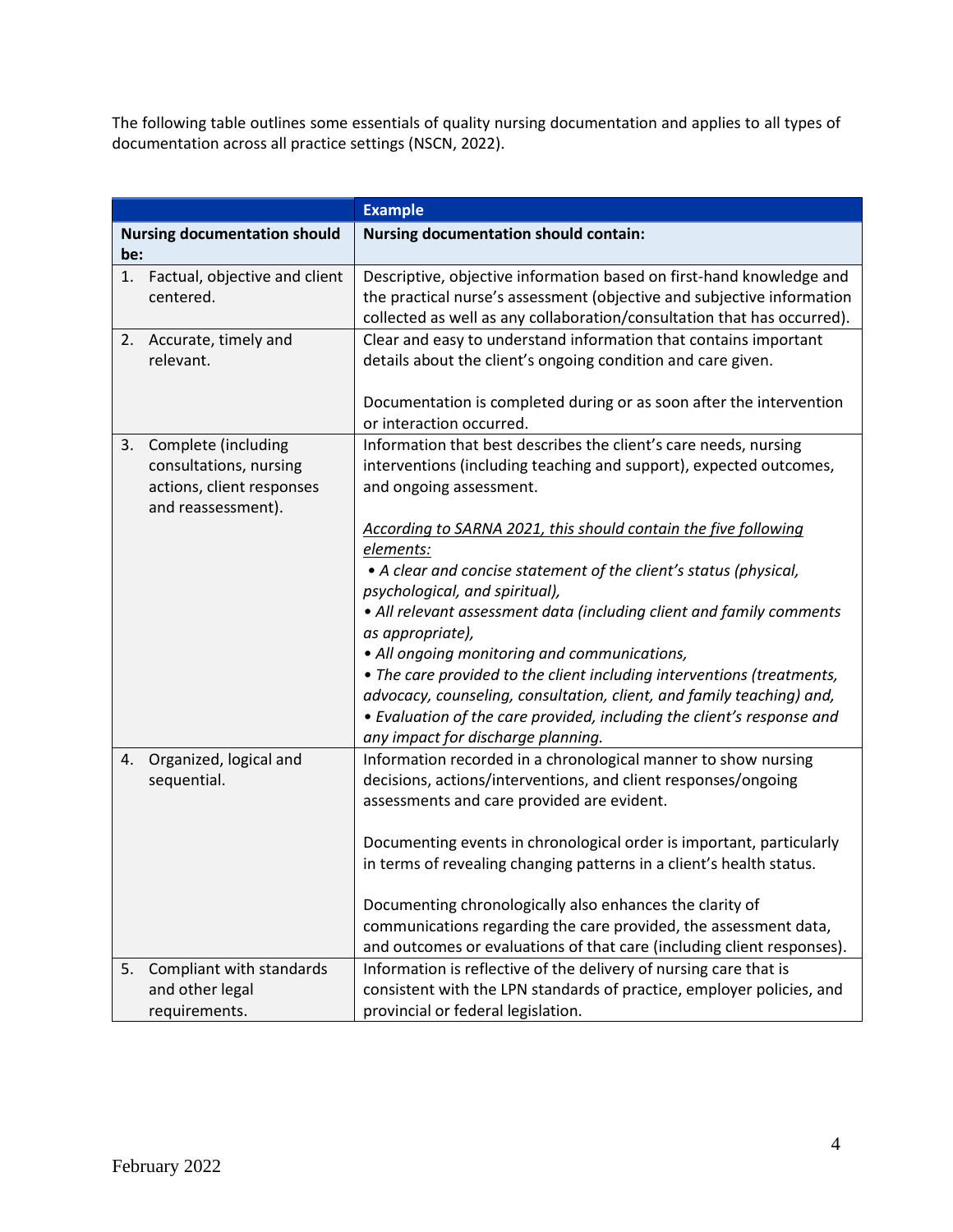#### LEGALLY SOUND NURSING DOCUMENTATION

The health record is the legal document for a healthcare organization. As such, it must be maintained in a manner that follows applicable regulations, accreditation standards, professional practice standards, and legal standards.

Nursing documentation serves as the necessary legal proof that appropriate health care was provided. As such, nursing professionals must keep in mind that:

*Documentation is the single most important piece of evidence used to support your practice.*

- The client record is a legal document that can be used as evidence in a court of law or in a professional conduct proceeding;
- Courts rely on documentation as evidence of what was, or was not, done;
- Courts may use the client record to reconstruct events, establish dates and times, refresh an LPNs memory, and verify/or resolve conflicts in testimony; and
- Inadequate or poor documentation can undermine or destroy your defense in a lawsuit (CNPS, 2020).

The following table outlines basic guidelines to follow to ensure your documentation is legally sound:

#### **Guidelines**

- 1. There must be sufficient client identifiers (e.g., name, record number) on *each* page of nursing documentation.
- 2. Documentation must be legibly written in non-erasable ink.
- 3. Entries must be dated, timed, and include the name and designation of the practical nurse.
- 4. Record all relevant facts. Avoid referring to self as 'writer'.
- 5. Use only terminology or abbreviations approved by the agency or practice setting and recommended by [ISPM \(2018\).](https://www.ismp-canada.org/download/ISMPCanadaListOfDangerousAbbreviations.pdf)
- 6. Understand the terminology used in documentation.
- 7. Avoid using generalized or empty phrases such as 'had a good day' or 'status unchanged'.
- 8. Document only your own actions.
- 9. Correct all documentation errors promptly by placing a line across the entry with your initials, date, and time of correction, and indicating it is an error.
- 10. Avoid critical or personal comments and opinions about clients, care provided by others or about the employer.
- 11. Document collaboration or consultation with other care providers, **include reason for consultation, the name and designation of whom you consulted with, and outcome of the consultation**. Make sure to ALWAYS avoid the following: "RN Aware" or "Will continue to monitor".
- 12. Reference late or out of sequence entries with the actual time the entry is recorded and the actual time the event took place.
- 13. Do not 'pre-chart' (documenting actions before they are taken).
- 14. Do not leave any white space in the notes. Put a line across the blank space and sign with your designation at the end of the line/note.
- 15. Protect passwords used to access electronic health records.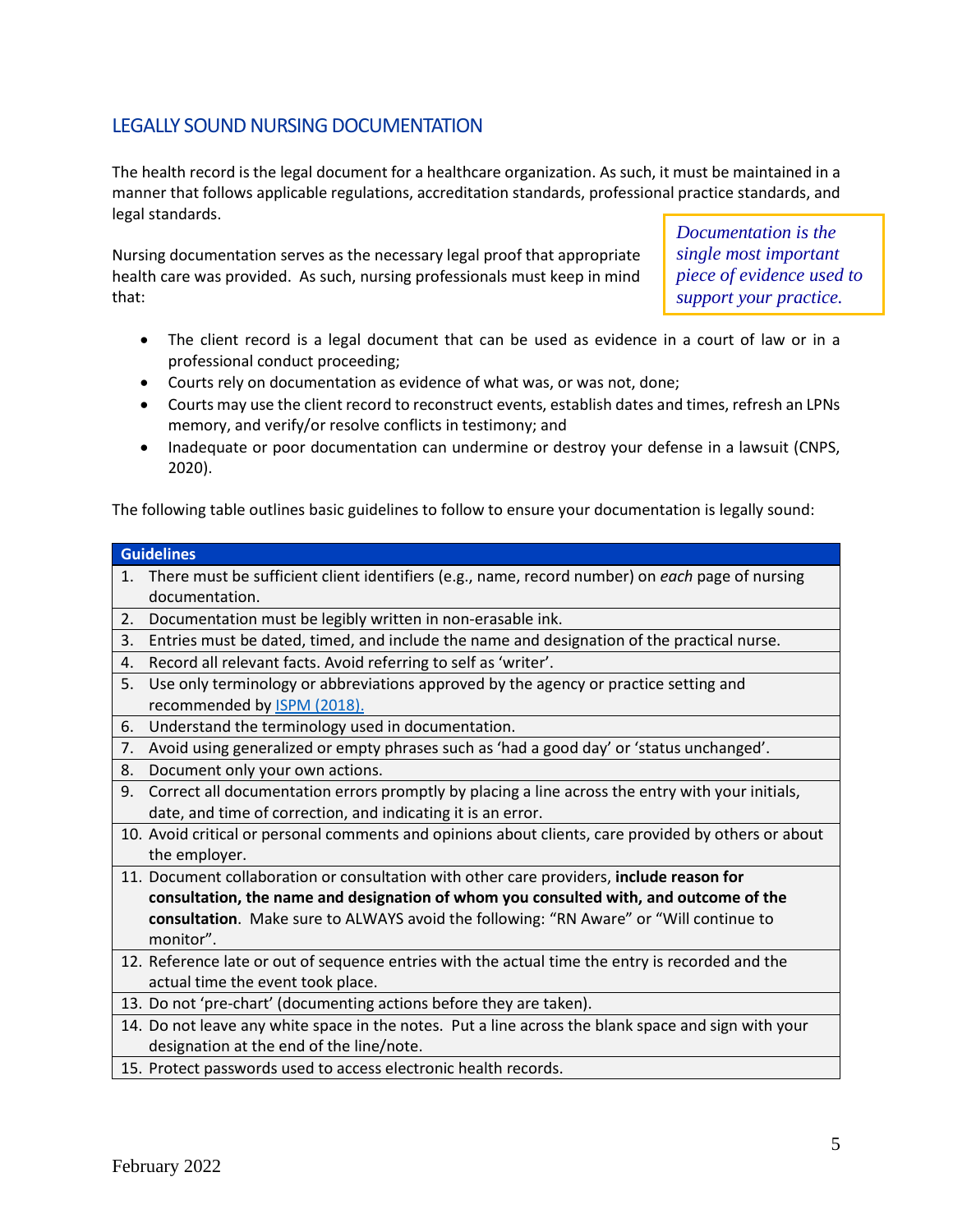[Follow this link to CNPS](https://cnps.ca/article/infolaw-qualitydocumentation/) (Canadian Nurses Protective Society) to learn more about your legal obligations in documentation.

#### <span id="page-6-0"></span>COLLABORATION AND CONSULTATION WITH OTHER HEALTH CARE PROFESSIONALS

In New Brunswick, LPNs practice autonomously and in collaboration with other health care professionals (most often the registered nurse). Documentation is reflective of the consultation/collaboration between the LPN and registered nurse (RN) or other health care professionals. LPNs should recognize that there is a need to re-evaluate the care assignment when the frequency of consultation with the RN is increased. When LPNs collaborate with members of the interdisciplinary team in the development and/or modification of the plan of care, the following should be documented:

- date and time the information was shared;
- full name(s) and designation of the person (s) involved in the collaboration;
- information provided, received and/or exchanged;
- responses from healthcare professionals;
- orders/interventions resulting from the collaboration; and
- the agreed upon plan of action, and ongoing evaluations.

#### <span id="page-6-1"></span>CO-SIGNING AND COUNTER SIGNATURES

Legal and professional principles dictate that the LPN who provided client care should be the individual who documents in the client's health record. If the entry requires a co-signature, it should be completed according to agency policy. Agency policy related to the co-signing of entries should indicate the intent of a co-signature and in what circumstances co-signing is required (SRNA, 2021). For example, if two LPNs are required to hang a unit of packed-cells, and both must sign the health record, the intent of a cosignature should be clearly stated in policy. In this case, agency policy would likely indicate that the cosignature is confirmation that the LPN (co-signee) witnessed that the correct unit was given to the correct client. Co-signing implies shared accountability. It is imperative that the person co-signing witnessed or participated in the event (NSCN, 2022).

If an agency wishes LPNs to counter-sign documents for the unregulated care provider (UCP), they are accountable to develop policy that clearly outlines the role of LPNs and the accountability they assume with the counter signature.

#### <span id="page-6-2"></span>ADVERSE EVENTS

At times, a client may experience an adverse event such as a fall, injury, an incorrect dosage of a medication, or a missed dose of a medication. Should an adverse event occur, the LPN shall objectively record the event and care provided following best practice for documentation. In addition, LPNs should avoid the use of the words; 'error', 'incident', or 'accident' when documenting*. Assumptions, conclusions, and judgements about the event should not be included in the documentation*.

Agency policy should be followed when completing incidents reports. Incident reports are generally separate from the client's health record, however the completed incident report following an adverse event should be included in the client's health record. Reporting of adverse events is important from a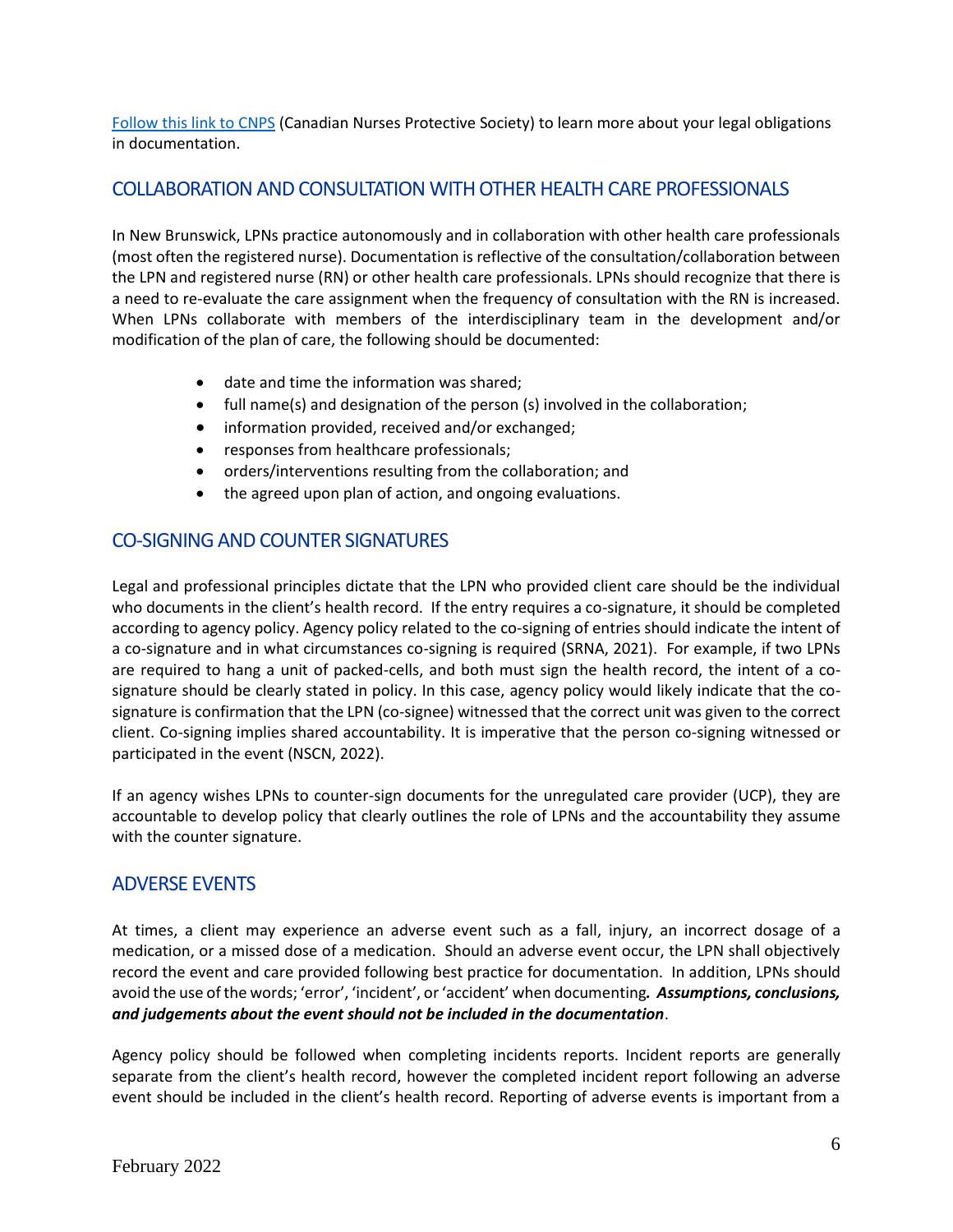quality improvement perspective as they can help identify issues that need to be addressed to support clients and staff (SARNA, 2021).

Adverse events that involve clients are generally recorded in two places:

- 1- the client's health record; and
- 2- the incident report itself (incident reports are filed separately from the chart).

The purpose of a health record and incident report differs therefore, the LPN should avoid documenting "refer to incident report" in a client's health record. Agency policy should clearly describe processes necessary to complete an incident report.

#### <span id="page-7-0"></span>USE OF TECHNOLOGY

Technology may be used to support client documentation in several ways. If technology is used, the principles underlying documentation access, storage, retrieval, and transmittal of information *remain the same* as for a traditional, paper-based system. The emerging trend in the use of technology to record client information poses significant challenges for LPNs, particularly with respect to confidentiality and

security of client information. It is important that LPNs be supported by agency policies and guidelines.

Documentation in electronic health records must be comprehensive, accurate, timely, and clearly identify who provided what care. Entries are made under strict security by the care provider and not by other staff. Entries made and stored in an electronic health record are considered a permanent part of the record and may not be deleted. If corrections are required to the entry, agency policies provide direction as to how this should occur.

*The use of technology for documentation poses significant challenges with respect to confidentiality. Employer policies should be put in place to support this practice.*

Elements that should be part of these agency policies could include:

- documenting processes (including blending of electronic and paper base processes);
- correcting documentation errors and making "late entries";
- preventing the deletion of information;
- identifying changes and updates to the record;
- protecting the confidentiality of client information;
- maintaining the security of the system (passwords, virus protection, encryption, firewalls);
- tracking unauthorized access to client information;
- backing-up client information; and
- documenting in the event of a system failure.

The following are guidelines for LPNs using electronic documentation systems of health records: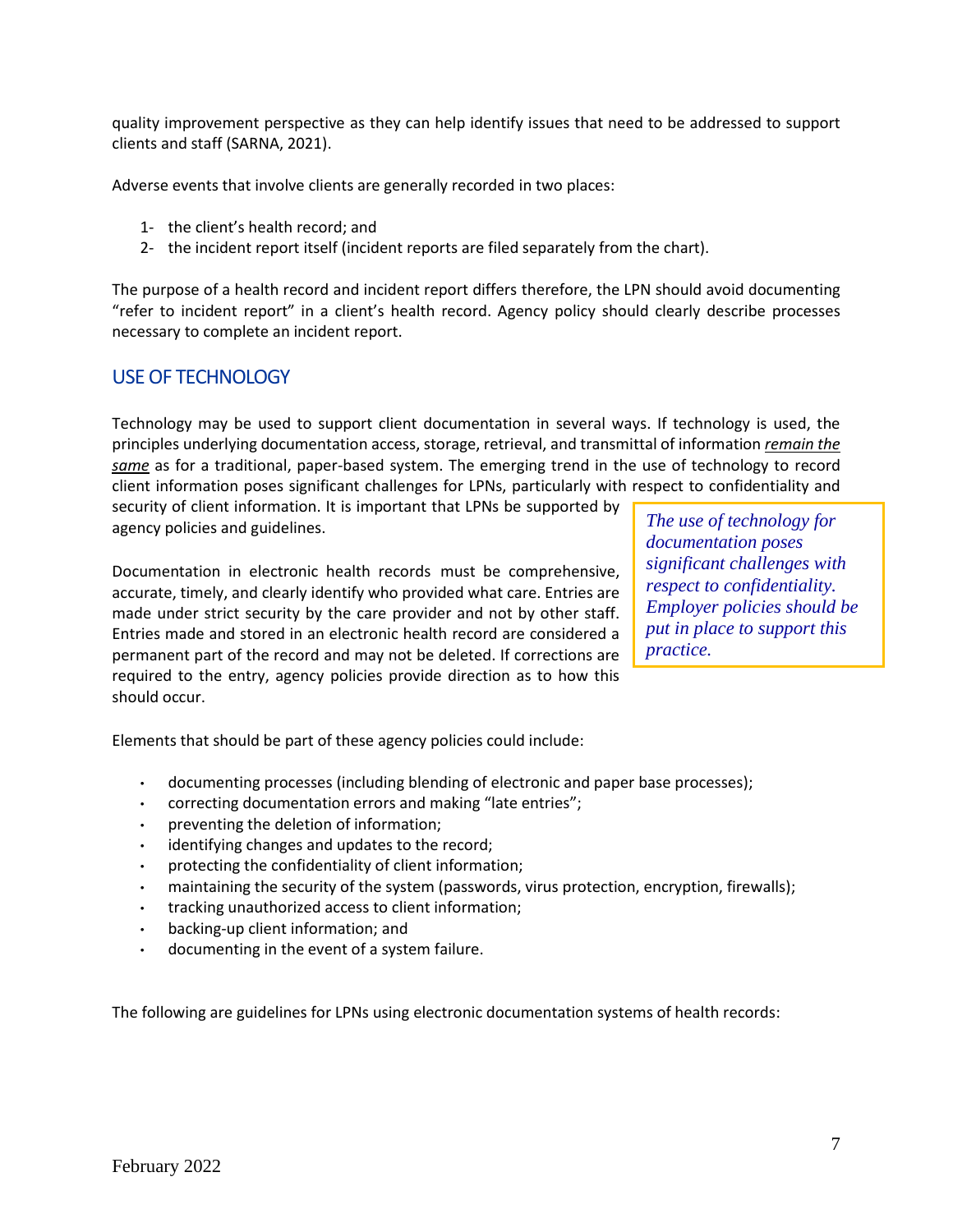| <b>Guidelines</b>                                                                                                                      |
|----------------------------------------------------------------------------------------------------------------------------------------|
| Never reveal or allow anyone else access to your personal identification number or password.                                           |
| Change passwords at frequent and regular intervals (as per agency policy); choose passwords that<br>are not easily deciphered.         |
| Inform your immediate supervisor if there is suspicion that an assigned personal identification code<br>is being used by someone else. |
| Log off when not using the system or when leaving the terminal.                                                                        |
| Maintain confidentiality of all information, including all print copies of information.                                                |
| Shred any discarded print information containing client identification.                                                                |
| Retrieve printed information immediately.                                                                                              |
| Protect client information displayed on monitors                                                                                       |
| Use only systems with secured access to record client information.                                                                     |

#### **It is crucial to recognize that accessing client information for purposes other than providing nursing care is a breach of confidentiality and may be considered professional misconduct.**

**Facsimile (fax) transmission** is a convenient and efficient method for communicating information between health care providers. Protection of client confidentiality is the most significant risk in fax transmission and special precautions are required when using this form of technology. Follow agency policies and procedures with every fax transmission. They are part of the clients' permanent record.

The following are some general guidelines for protecting client confidentiality when using fax technology to transmit client information:

| <b>Guidelines</b>                                                                                       |
|---------------------------------------------------------------------------------------------------------|
| Use fax machines in secured areas away from public access.                                              |
| Make a reasonable effort to ensure that the fax will be retrieved immediately by the intended           |
| recipient or will be stored in a secure area until collected.                                           |
| Shred any discarded faxed information containing client identification.                                 |
| Carefully check activity reports to confirm successful transmission.                                    |
| Include a cover sheet with a Confidentiality Statement that identifies the fax document as confidential |
| and instructs unintended recipients to immediately destroy the document without reading it.             |

*Advocate for secure and confidential fax transmittal systems and policies.* 

The use of **e-mail or phone texting** by health care organizations and health care professionals is becoming more widespread because of its speed, reliability, convenience, and low cost. Unfortunately, the factors that make their use so advantageous also pose significant confidentiality, security, and legal risks. An email or text is not sealed and may be read by anyone. Because their security and confidentiality cannot be guaranteed, it is not recommended as a method for transmission of health information.

If e-mail or text are the preferred option to meet client needs, the following guidelines can help LPNs protect client confidentiality: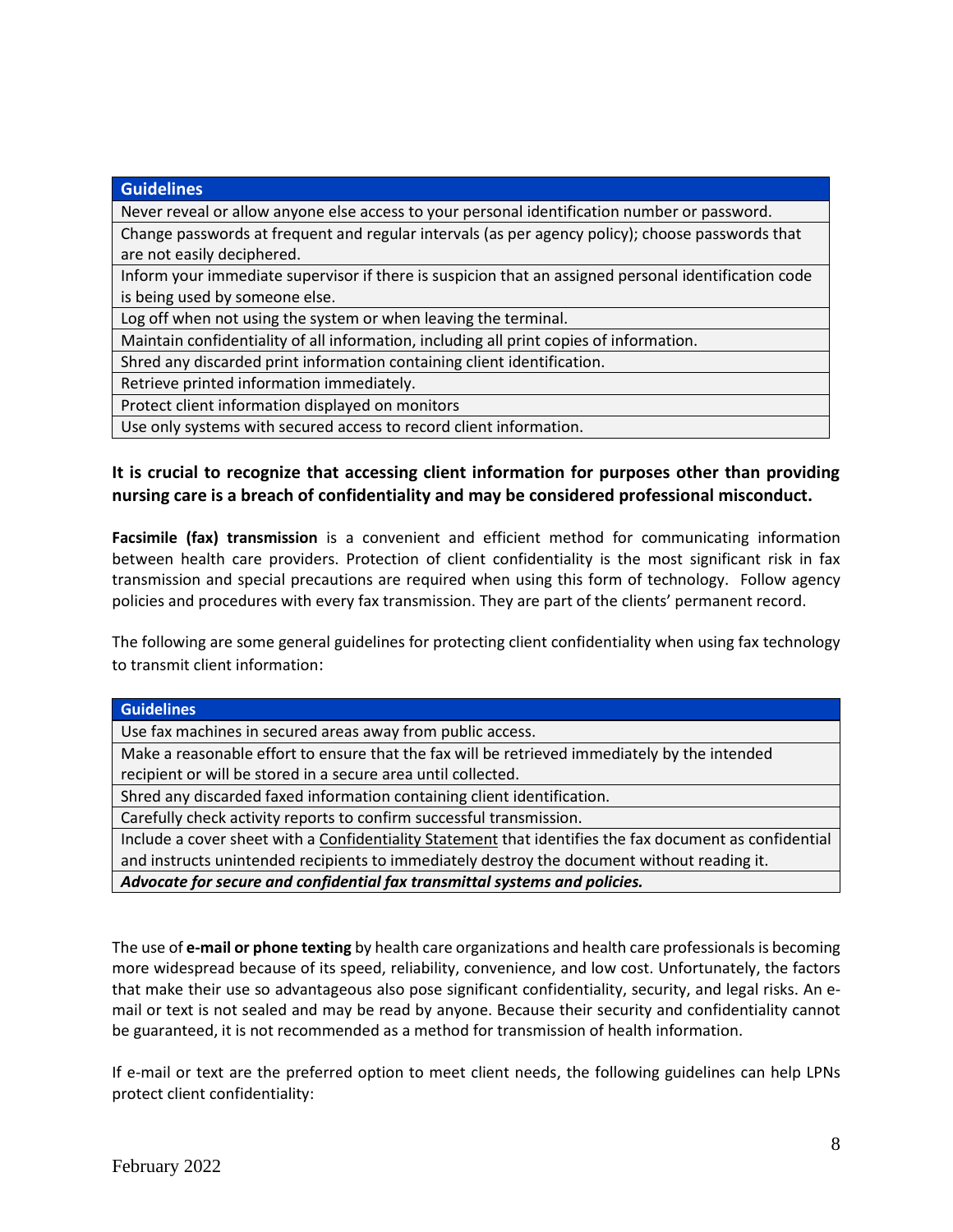#### **Guidelines** Obtain client consent before transferring health information as dictated by policy. Transmit information using special security software (e.g., encryption, user verification or secure pointto-point connections). Never reveal or allow anyone else access to your password for e-mail or phone. Check that the intended recipient(s) is correct prior to sending. Ensure transmission and receipt of e-mail or text is to a unique e-mail or text address/number. Maintain confidentiality of all information. Use printers in secured areas away from public access and retrieve printed information promptly. Include a confidentiality warning indicating that the information being sent is confidential and that the message is only to be read by the intended recipient and must not be copied or forwarded to anyone else. Never forward any information received about a client without the client's written consent. *Advocate for secure and confidential systems and policies.*

It is important to realize that e-mail and text messages are a form of client documentation and therefore they must be stored electronically or printed in hard copy, be appropriately labeled with the necessary client information, and are to be placed in the client's health record. As part of the client's permanent record, they can also be subject to disclosure in legal proceedings.

#### <span id="page-9-0"></span>**TELENURSING**

While telenursing changes how nursing practice is conducted, it does not change the nature of nursing practice, or the nursing process that is foundational to the delivery of nursing care. Telenursing is subject to the same principles of client confidentiality as all other types of nursing care. Even if telenursing practice has been found to improve access to care, it also carries barriers to accessing, collecting, and interpreting information because the client is in a remote location (NANB, 2021). When deciding to engage in telenursing with a specific client, the LPN must carefully consider what is in the best interest of the client while adhering to all the [ANBLPN Practice Guidelines.](https://www.anblpn.ca/practice-resources/)

Giving telephone advice (Telenursing) is not a new role for LPNs. What is new is the growing number of people who want ease of access to health care due to the constraints of the health care system and assistance with decision-making about how and when to use health care services. Agencies such as health units, hospitals, and clinics increasingly use telephone advice as an efficient, responsive, and cost-effective way to help people care for themselves or access health care services.

All documentation standards apply when engaged in telenursing. As telenursing is a unique practice area, you may also be required to document; the reason for providing services via technology, the type of technology being used, the location of the client, and any relevant privacy and security measures that are being used to protect client information.

For further information and guidance on this topic, please refer to ANBLPNs practice guideline: **[Telenursing](https://www.anblpn.ca/wp-content/uploads/2022/01/Telenursing.pdf)**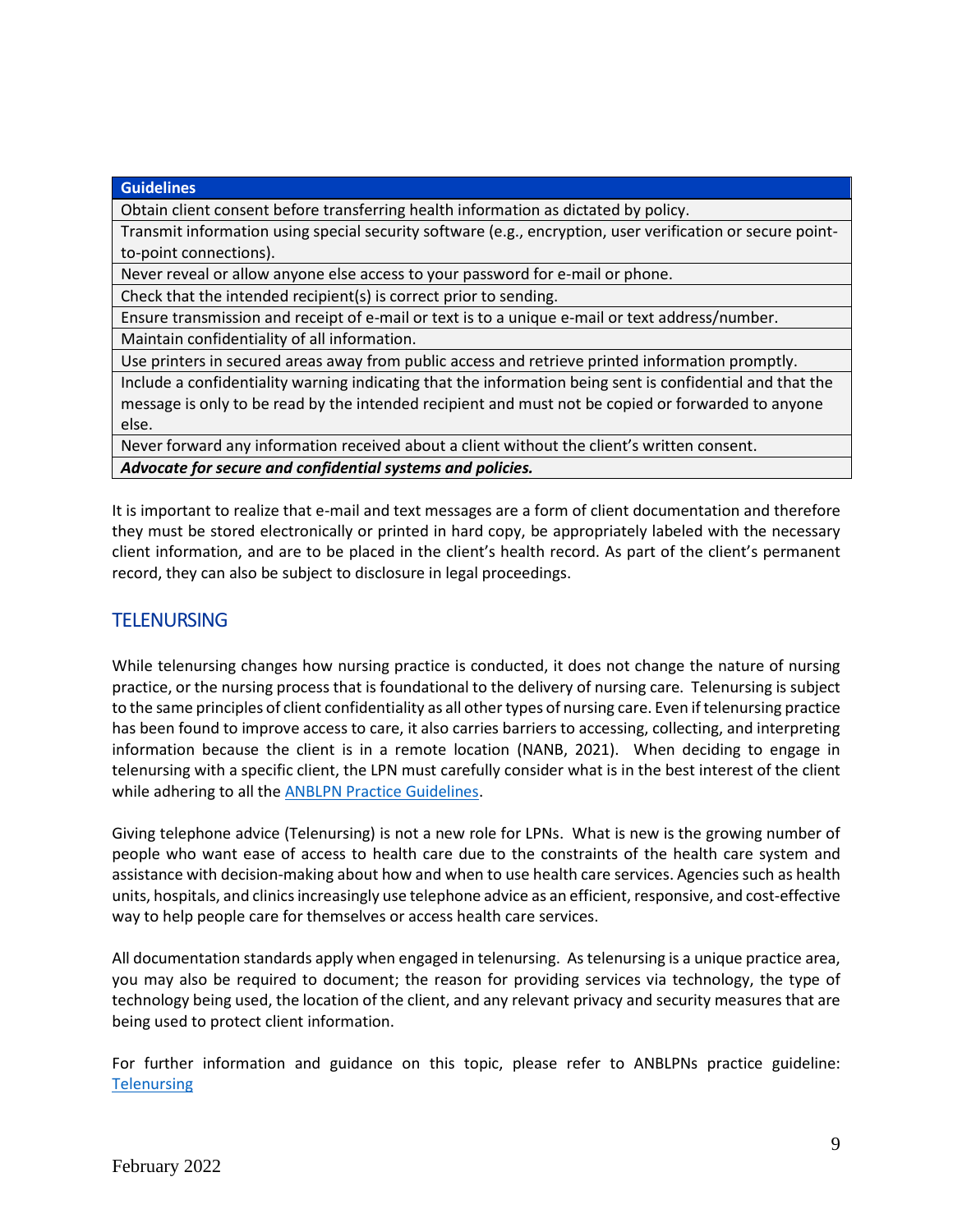#### <span id="page-10-0"></span>**CONCLUSION**

LPNs should recognize that the documentation of their nursing decisions and actions are as equally professionally and legally valuable as the direct care they provide to clients. Quality documentation is an important element of LPN practice and essential to positive client outcomes. Documentation is a a key component of meeting th[e Standards of Practice](https://www.anblpn.ca/wp-content/uploads/2021/04/CCPNR-2020-Standard_ENG.pdf) for LPNs in Canada.

For more information on documentation, please visit [Documentation: Frequently Asked Questions.](https://www.anblpn.ca/wp-content/uploads/2022/02/Documentation_FAQ.pdf)